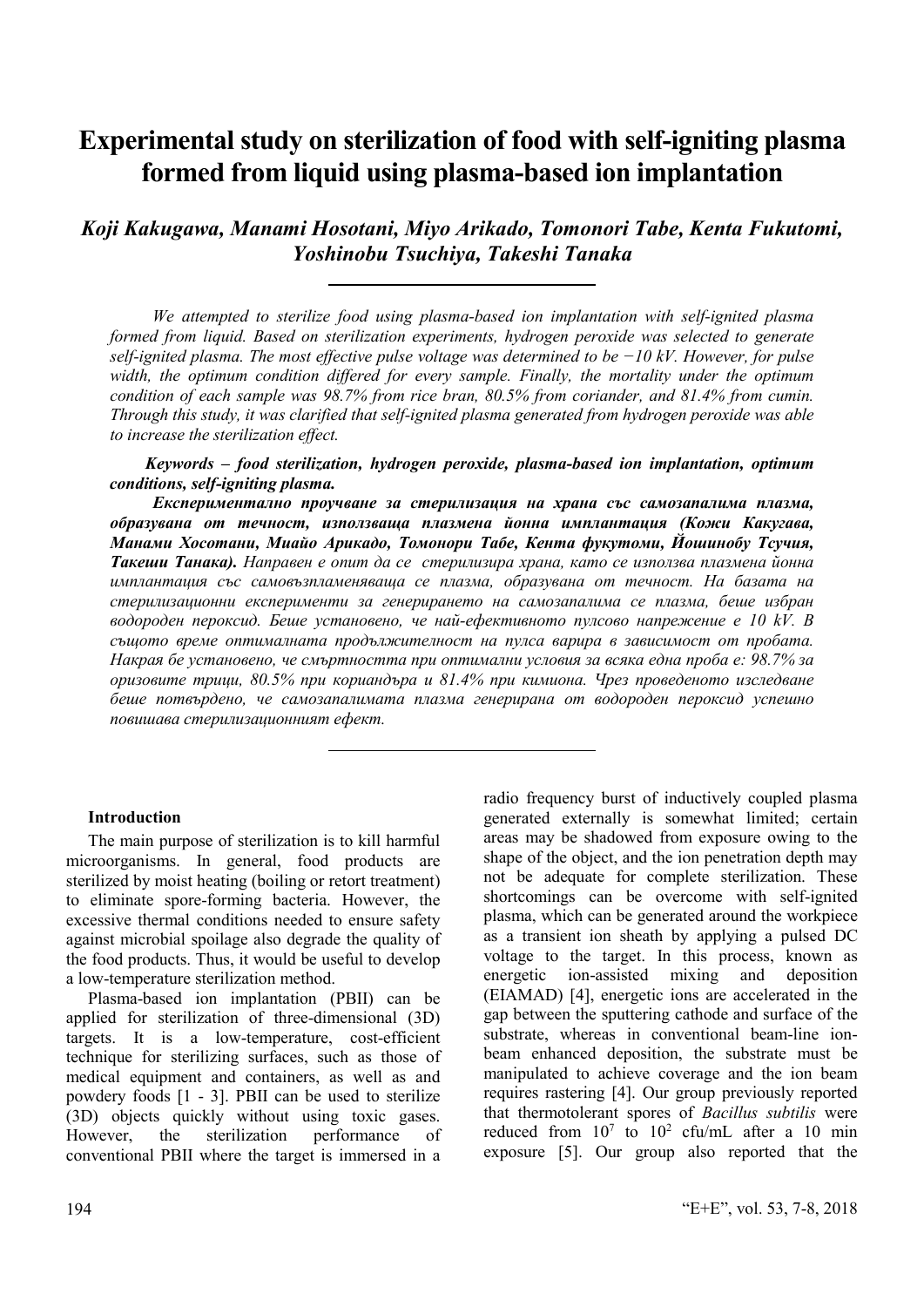sterilization effect might be improved by generating self-ignited plasma of vapor from water in the chamber [6]. Our goal is to develop a new sterilizing apparatus for food that sterilizes under lowtemperature conditions.

In this study, we attempted to evaluate the efficacy of PBII as a food sterilization method. Actual foods are more difficult to sterilize than foods sterilized under model conditions. We verified the sterilization effect of PBII using the self-ignited plasma generated from various liquids.

#### **Materials and Methods**

Rice bran, coriander, and cumin were separately employed as the food materials for sterilization. These samples were powdered using Wonder Crusher WC-3L (OSAKA CHEMICAL CO., LTD.) before sterilization. Each powdered sample (0.1 g) was suspended in 1 mL of phosphate buffer (pH 7.2). This suspension was applied to a sterile glass dish (15 mm  $\times$  90 mm) and was dried on a glass dish.

Fig. 1 shows a schematic diagram of the SIP PBII apparatus. No external rf excitation source was employed in the proposed procedure. The treatment chamber is electrically grounded and has dimensions of 200 mm in height and 150 mm in diameter.



*Fig. 1. Schematic diagram of the experimental apparatus*

In the experiment, the sample fixed glass plate was placed on a stainless-steel electrode, which was supported by an insulated stainless-steel rod at the center of the vacuum chamber as shown in Fig. 2.

Three black circles indicate the location where the liquid was spotted for generating the self-ignited plasma. Distilled water (H2O), oxygen-saturated water (oxy  $H_2O$ ), oxygen-nanobubble water (nano  $H_2O$ ), hydrogen peroxide  $(H_2O_2)$ , and sodium perchlorate (NaClO) were used as liquids for plasma generation. Oxygen-saturated water was prepared by blowing high purity oxygen with vigorous stirring into distilled water. Oxygen-nanobubble water was prepared using nanofresher NF-WP0.4 (NANOX CO., LTD.). The dissolved oxygen concentration of the oxygensaturated water was 38.7 mg/L and that of the oxygennanobubble water was 33.0 mg/L.



*Fig. 2. Stage of sterilization apparatus*

A pulsed DC voltage was employed to simplify the sterilization apparatus. A diffusion pump was used to evacuate the chamber to a base pressure of 30 Pa. A summary of the experimental sterilization condition is shown in Table 1.

| Items                             | Value |
|-----------------------------------|-------|
| <b>Supplied Gas</b>               | O,    |
| Gas pressure [Pa]                 |       |
| Frequency [kHz]                   |       |
| Pulse width $\lceil \mu s \rceil$ |       |
| Pulse voltage [kV]                |       |
| Exposure time [min]               |       |

*Setting of sterilization apparatus*

After exposure to plasma and ion bombardment, 100 µL of phosphate buffer (pH 7.2) was added to the treated glass plates. After removal using a pipette, the suspension was added to 900 µL of phosphate buffer (pH 7.2). A dilution series was made using phosphate buffer, and  $100 \mu L$  of the diluted sample solution was inoculated onto empty plates. Standard Method Agar "Nissui" was used to measure the number of general viable bacteria. After pouring molten agar, all plates were mixed well and incubated at 35º C for 48 h. After incubation under an adequate condition for each medium, colony-forming units were counted to determine the numbers of survivors. All data are expressed as the mean  $\pm$  standard deviation of experiments that were performed in triplicate.

# **Results and Discussion**

Our group previously raised the possibility that generating self-ignited plasma of vapor from water improved sterilization. In this study, we used five liquids:  $H_2O$ , oxy  $H_2O$ , nano  $H_2O$ ,  $H_2O_2$ , and NaClO.

**Table 1**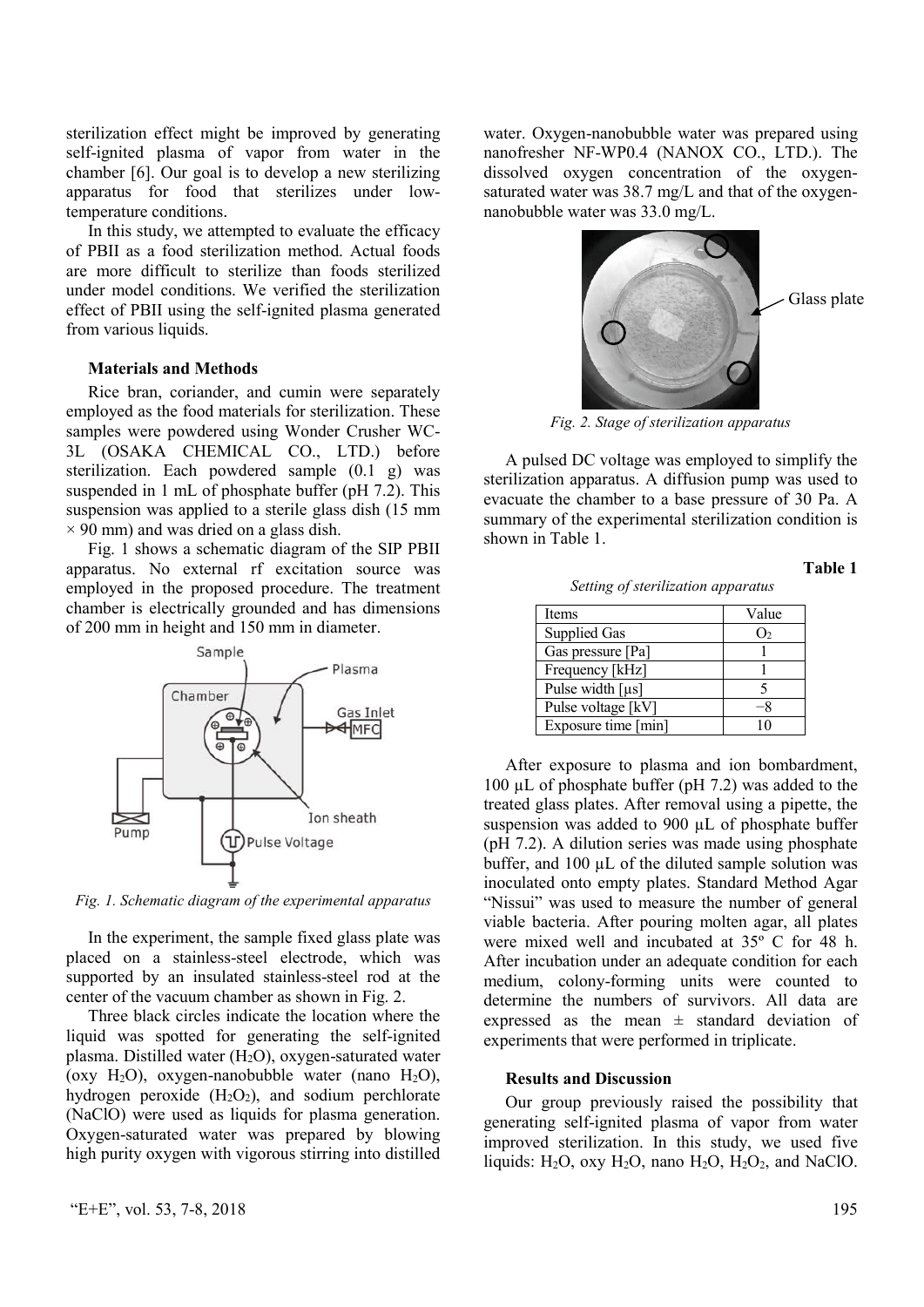We conducted preliminary experiments to determine the amount of liquid necessary for sterilization. The amount of each liquid was increased from  $10 - 30$   $\mu$ L, but a significant increase in sterilization effect was not confirmed (data not shown). Furthermore, the addition of  $> 30$  uL of hydrogen peroxide for than 1 min was necessary to bring a predetermined degree of vacuum in the chamber. Thus, we decided that the required amount of liquid was 30 μL. Next, rice bran was sterilized using each liquid to determine which liquid produced the best sterilization effect. The results are shown in Fig. 3.

Unlike previous reports, the condition with water had a greater number of survivors than the condition without water [6]. Moreover, we expected that the amount of oxygen plasma would increase by the use of oxy  $H_2O$  and nano  $H_2O$ .



*Fig. 3. The effect of various liquids on the sterilization of rice bran.*

However, an improvement in sterilization was not observed under these conditions. The amount of water to be used in this experiment was decided based on the restriction of the degree of vacuum, and it was less than the amount of that in previous experiments. For this reason, we think that sufficient sterilization was not acquired. Both  $H_2O_2$  and NaClO are the commonly used disinfectants. Among these liquids, the sterilization effect of hydrogen peroxide was the strongest. Therefore, subsequent experiments were conducted using hydrogen peroxide.

The next experiment was conducted using coriander powder and cumin powder in addition to rice bran. These food materials are known to have microorganisms living in them. We conducted an experiment to examine the effect of pulse voltage. Pulse voltage was varied from −10 to −6 kV. The other experimental conditions were based on the parameters mentioned in Table 1. The results are shown in Fig. 4.



*Fig. 4. The effect of pulse voltage (kV) on general living bacteria.*

As shown in Fig. 4, the number of survivors decreased when the pulse voltage increased. The efficiency of sterilization increased almost of sterilization increased almost exponentially with voltage. Additionally, the sterilization effect of the −6 kV treatment with hydrogen peroxide was greater than that of the −8 kV treatment without hydrogen peroxide.

In the current apparatus, we cannot provide an applied voltage over −10 kV. No experiment to further increase the pulse voltage was conducted owing to limitations in the specifications of the apparatus.

As described above, the pulse voltage was set to −10 kV in the next experiment. Pulse width was varied from 5 to 15 µs. The results of the experiment are shown in Fig. 5.



*Fig. 5. The effect of pulse width (µs) on general living bacteria*

196 "Е+Е", vol. 53, 7-8, 2018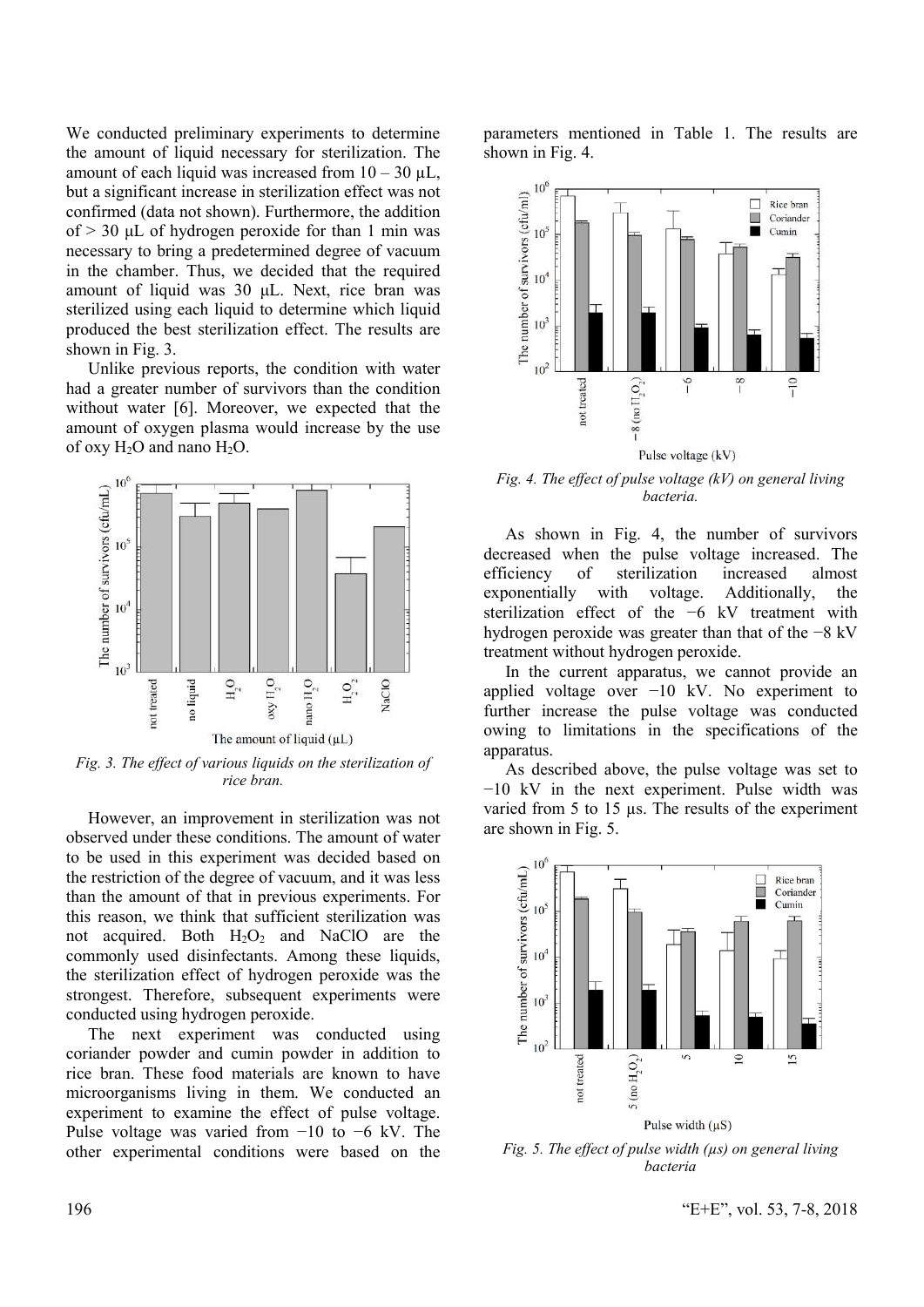As shown in Fig. 5, we did not observe a common trend among all samples. In previous experiments with *Geobacillus stearothermophilus*, we confirmed that pulse width affected the effect of sterilization [7]. In this experiment, we used foods, which have irregular surfaces; microorganisms are thought to live on these irregular surfaces. Therefore, the accelerated ions cannot easily collide with microorganisms on the surface of food materials. It is considered that the adjustment range of the pulse width, which was decided based on limitations in the specifications of the apparatus, is too narrow to obtain effective results.

# **Conclusions**

We tried to sterilize rice bran, coriander, and cumin using self-igniting plasma formed from hydrogen peroxide with PBII apparatus. The mortalities obtained in this study are as follows: rice bran, 98.7% (pulse voltage of 10 kV, pulse width of 15 µs), coriander, 80.5% (pulse voltage of 10 kV, pulse width of 5 µs), and cumin, 81.4% (pulse voltage of 10 kV, pulse width of 15 µs). Through this study, it was clarified that self-ignited plasma generated from hydrogen peroxide was able to increase the sterilization effect. Although the mortality of coriander or that of cumin is low, this is a problem because of the kind of microorganisms that live on the surfaces of food materials. Although these data are not shown, we identified the microorganisms that grew on an agar plate after sterilization. Most microorganisms that were detected from sterilized coriander or sterilized cumin were heat-resistant spore-forming bacteria, such as *B. subtilis* and *B. licheniformis*. We should improve our apparatus to sterilize food samples containing these microorganisms. It is necessary to increase the capacity of the exhaust pump; by doing so, we can increase the amount of hydrogen peroxide to raise the sterilization efficiency. Moreover, it is thought that an increase in pulse voltage will also improve the sterilization efficiency. However, altering these parameters may cause damage to food materials. In future experiments, we would like to improve our apparatus and determine the optimum sterilization conditions for food materials.

#### **Acknowledgments**

This work was supported by JSPS KAKENHI Grant Number JP16K07758.

#### **REFERENCES**

[1] Jacobs, P. T., S.-M. Lin, in: R.L. Clough, S.W. Shalaby (Eds.). Irradiation of polymers: fundamentals and technological applications, American Chemical Society, Washington, DC, 1996, pp. 216-239.

[2] Kelly-Wintenberg, K., A. Hodge, T. C. Montie, L. Deleanu, D. Sherman, J. Reece Roth, P. Tsai, L. Wadsworth. Use of a one atmosphere uniform glow discharge plasma to kill a broad spectrum of microorganisms. Journal of Vacuum Science & Technology A 17, 1999, pp.1539-1544.

[3] Moreau, S., M. Moisan, M. Tabrizian, J. Barbeau, J. Pelletier, A. Ricard, L.H. Yahia. Using the flowing afterglow of a plasma to inactivate *Bacillus subtilis* spores: Influence of the operating conditions. Journal of Applied Physics, Vol. 88, 2000, pp.1166-1174.

[4] Malik, S. M., R. P. Fetherston, J. R. Conrad. Development of an energetic ion assisted mixing and deposition process for TiNx and diamondlike carbon films, using a co-axial geometry in plasma source ion implantation. Journal of Vacuum Science & amp; Technology A 15, 1997, pp.2875-2879.

[5] Kakugawa, K., M. Kubo, H. Noguchi, K. Shimono, N. Fujimura, Y. Tshuchiya, T. Tanaka. Spore-Forming Bacteria Sterilization Using Plasma-Based Ion Implantation. ELECTROTECHNICA & ELECTRONICA Vol. 49, No. 5-6, 2014, pp.343-347.

[6] Tanaka, T., I. Wakamoto, N. Takagi. Plasma generation of liquid material  $(H<sub>2</sub>O)$  using by PBII (in Japanese). The papers of Technical Meeting on Plasma Science and Technology, IEE Japan, 2007, pp.31-34.

[7] Kakugawa, K., A. Yamashiro, K. Saitoh, T. Mizutane, T. Kano, T. Tanaka. The effect of pulse width on the sterilization of *Bacillus stearothermophilus* spores using plasma-based ion implantation. In Proceeding of 4th Asia-Pacific Conference on Engineering and Applied Sciences, Bali, 2017, pp.84-90.

*Prof. PhD Koji Kakugawa - Department of Food Science and Biotechnology, Faculty of Life Sciences, Hiroshima Institute of Technology, 2-1-1 Miyake, Saeki-ku, 731-5139, Hiroshima, Japan*

*Tel: +81-82-921-6472* 

*е-mail: k.kakugawa.db@it-hiroshima.ac.jp*

*Student Manami Hosonotani - Department of Food Science and Biotechnology, Faculty of Life Sciences, Hiroshima Institute of Technology, 2-1-1 Miyake, Saeki-ku, 731-5139, Hiroshima, Japan*

*Student Miyo Arikado - Department of Food Science and Biotechnology, Faculty of Life Sciences, Hiroshima Institute of Technology, 2-1-1 Miyake, Saeki-ku, 731-5139, Hiroshima, Japan*

*Student Tomonori TABE - Department of Electronics and Computer Engineering, Faculty of Engineering, Hiroshima Institute of Technology, 2-1-1 Miyake, Saeki-ku, 731-5139, Hiroshima, Japan*